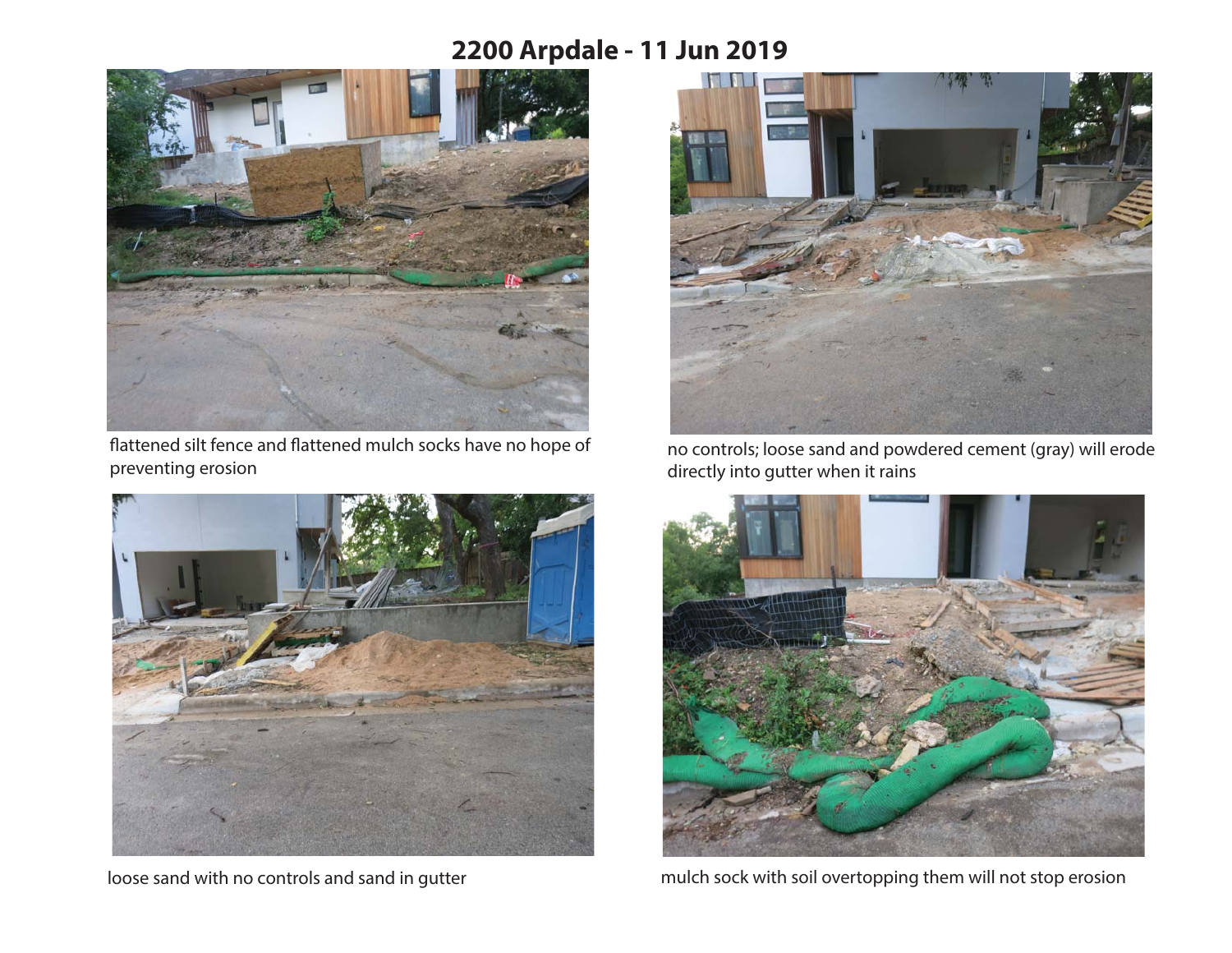## **2100 De Verne - 11 Jun 2019**



along De Verne - steep slope with no controls



along De Verne - no controls for sand in driveway and no controls between driveway and silt fence



along De Verne - dirt piled on top of and over silt fence



along Paramount - no controls for sand in driveway; if it rains sand, sand will erode



along Paramount - no controls for sand in driveway and crushed silt fence to the right of driveway



along Paramount - dirt piled up to top of partially crushed silt fence; silt fence has a hole in it